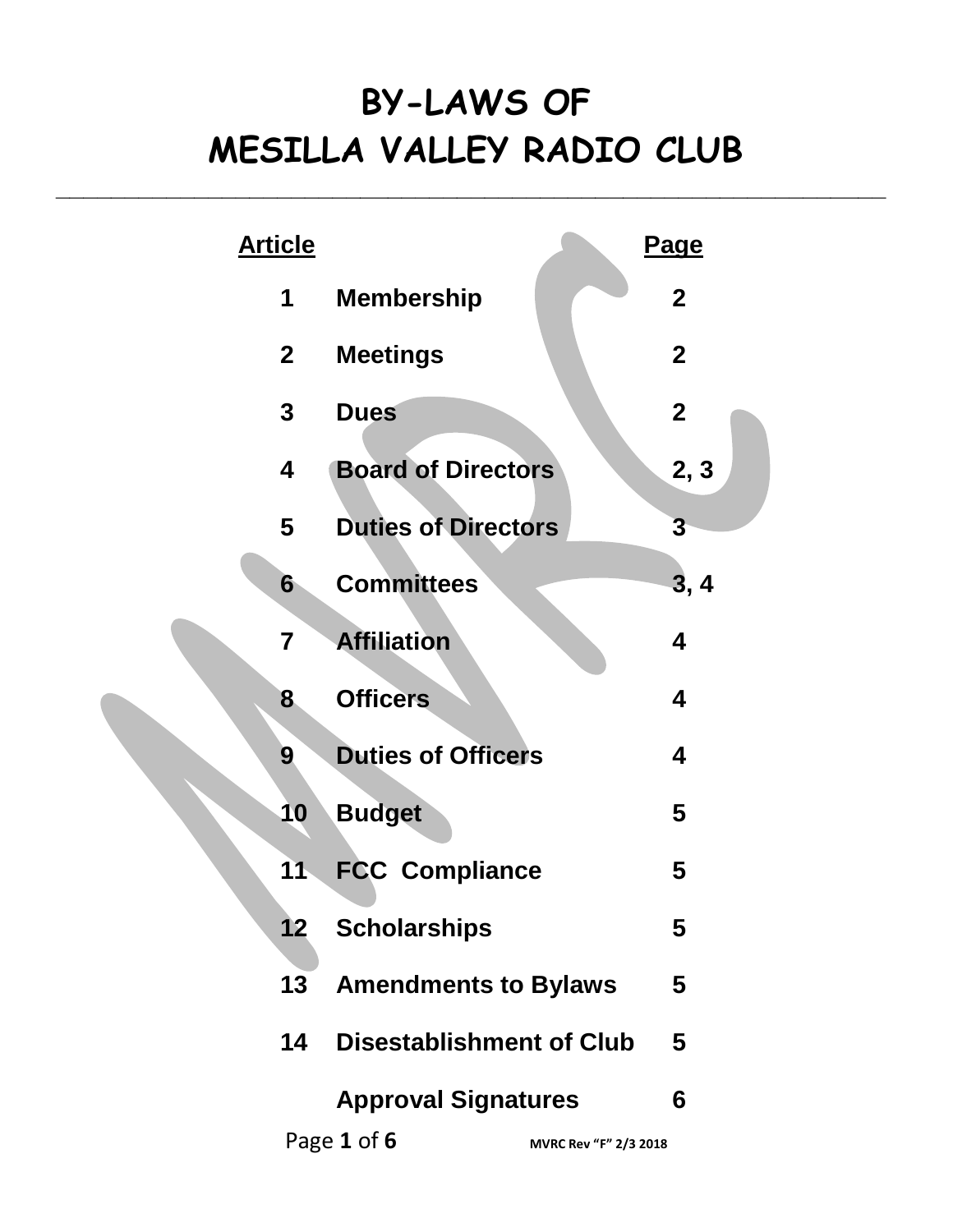#### **Article 1. Membership**

Continuing membership in the Club requires that the member abide by the Articles and the By Laws and have paid the required dues. A valid amateur radio license shall be required for full membership. Each licensed amateur in a family membership shall have one vote. A member is entitled to all the rights and privileges of the Club. Membership in this Club is open to all persons interested in amateur radio. Full membership is available only to licensed radio amateurs. The club will offer associate membership to non-amateurs who desire to join. Associate members will be non-voting members of the club and cannot hold office. Otherwise, associate members will have all other club privileges.

**Denial of membership and Expulsion of Members.** The board of directors, by a two-thirds majority vote, may elect to deny membership to any individual who has a history of disruptive behavior, verbal or physical assault against club members, intentional frequency jamming, misappropriation of club assets and refusal to abide by the club By-Laws and decisions of the club. Any person denied membership has the right to appeal the board decision to the full membership of the club at a business meeting.

#### **Article 2. Meetings**

**Business meetings.** Shall be held monthly at regular times and days. The day and time for the meeting will be determined by the membership and will be announced in the newsletter at least 15 days in advance. The board of directors can cancel a monthly business meeting. The club shall have an annual business meeting in November of each year to elect officers. The President shall chair the meetings in accordance with Robert's rules of order. Fifteen percent (15%) of the members shall constitute a quorum for the transaction of all business. Future meetings may be rescheduled at any monthly business meeting

**Social meetings.** Will be held as desired by the membership. Social meetings are typically breakfast or dinner meetings arranged at a local restaurant and will not constitute a business meeting. The date and time for social functions will be announced in the newsletter at least 15 days in advance.

**Board of Directors.** Meet before each business meeting to suggest agenda items for the business meeting; discuss progress of various club projects; prepare a budget for recommendation to the members and to refer concerns of the Club members to the appropriate director for resolution. The President shall chair the Board of Directors' meetings in accordance with Robert's rules of order.

#### **Article 3. Dues**

Dues are levied on an annual basis by the Club. Single membership, family memberships and associate memberships shall be offered. Dues may be prorated for first time members only. Changes in dues will be recommended by the Board of Directors and approved by a majority vote of the members present at a business meeting Dues are due in January of each year and are delinquent April 1. An individual who has not paid dues by June I will be dropped from the club.

## **Article 4. Board of Directors**

The board shall consist of the at least six (6) directors and no more than ten (10), and the elected officers. The board of directors shall oversee and guide the day-to-day operations of the club in accordance with the members' wishes as agreed at the business meetings. Directors shall be elected by either written or oral ballot of the members. The election will be held at the business meeting in November of each year, and newly elected officers and directors will take office on January 1. Vacancies occurring between elections shall be filled by appointing an acting officer or director to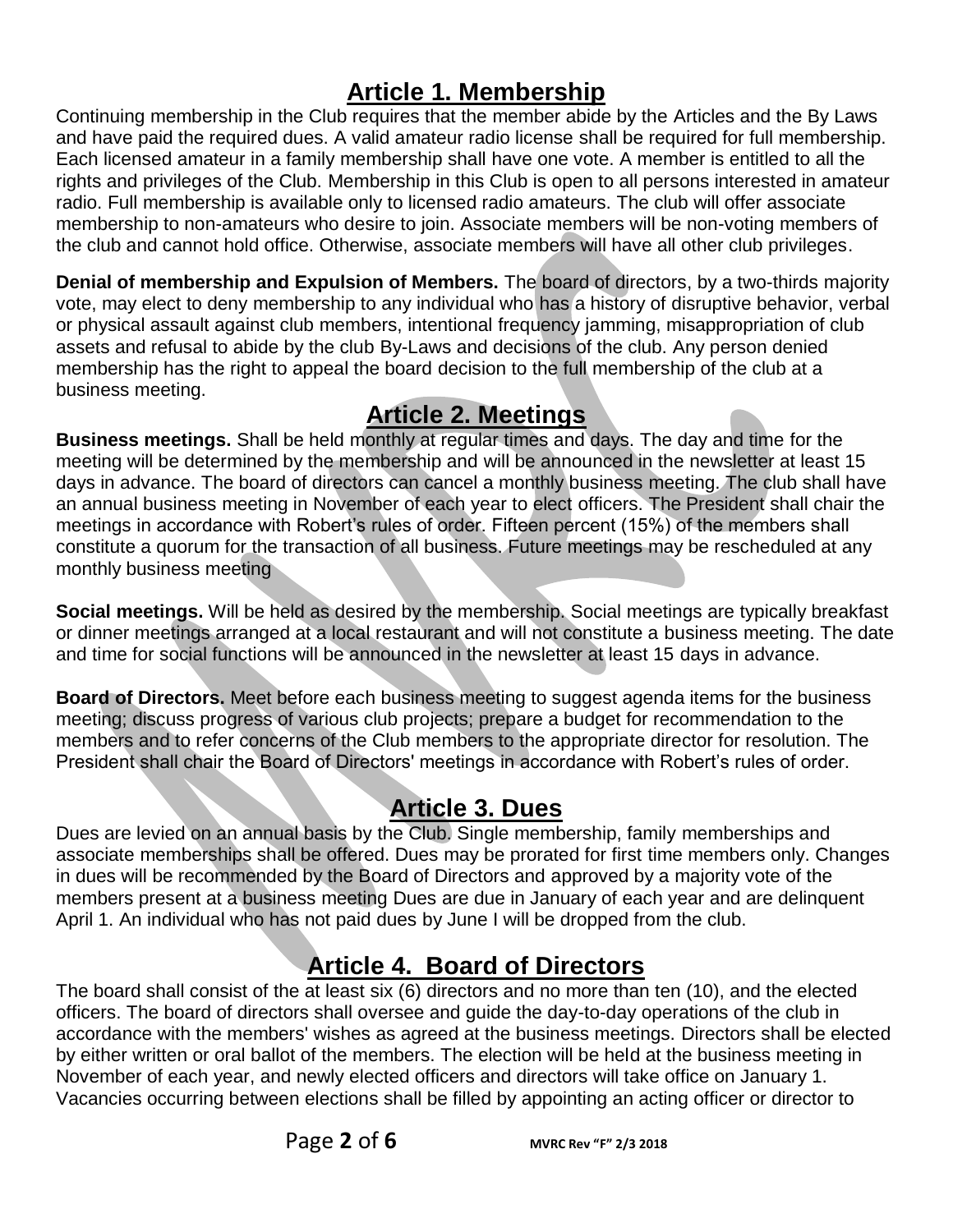serve until the next regular election. An acting president shall be appointed by the board of directors and other acting officers and directors will be appointed by the president. Officers and directors may be removed by introduction of a motion at a business meeting. At the next business meeting a majority ballot of members present shall be required for removal.

## **Article 5. Duties of Directors**

The elected directors and appointed acting directors shall have the following responsibilities: **Clubhouse Director:** Shall be responsible for the maintenance of the clubhouse and grounds, and scheduling work parties and other activities at the clubhouse. He shall formulate policies for operation of the radio room and be responsible for the safekeeping and maintenance of all of the Club equipment such as transceivers, antennas, towers, rotors, coax, etc. located at the clubhouse. He shall maintain a complete inventory that includes information regarding make, model, serial number, and current location of equipment. He shall maintain the keys for the clubhouse and other associated buildings and maintain a roster of who has keys. The clubhouse director will request assistance from other members as required.

**Education Director:** Shall arrange and conduct classes for people who want to receive licenses. Other members of the Club will be called upon to assist with teaching of classes. The education director shall also be responsible for obtaining speakers and programs for the business meetings. **Repeater Director:** Shall be responsible for operation, maintenance, modifications, installation, frequency coordination, and landlord interfaces for all repeaters operated by the Club.

**Communications Director:** Shall be responsible for Field Day and other club contests, for coordinating communication for community events such as ARES, RACES etc. and for coordinating club support to public service organizations.

**Special Events Director:** Shall plan and implement such activities as the Annual Bean Feed food service, the monthly business meeting refreshments and similar activities. The Director shall also arrange for Club social events such as the annual Christmas Party.

**Newsletter (Local Oscillator) Director:** Shall be responsible for obtaining articles, editing, typography, makeup and editing of the newsletter. The Director shall also be responsible for distribution of the monthly newsletter and maintaining an archive of newsletters. The Director is also responsible for the creation and maintenance of the Club WEB site.

**Information Technology (IT) Director:** The Information Technology (IT) Director oversees the operation of the communications aspects of MVRC. Oversight includes the equipment and software used for administration, logging, site security, networking, internet access, etc. on the club house computers. Also included is the configuration, access for members, archiving, maintaining updates and upgrades, and keeping the Board apprised of operational status and making recommendations when needed.

**Additional Directors:** The duties of any additional directors will be determined by the board.

# **Article 6. Committees**

**Finance Committee:** Shall consist of at least two members who are not officers or directors of the Club. This committee shall review income, expenses, balances and financial records of the Club annually or when there is a change in club treasurer. The Treasurer's monthly summary, year to date income and expense summaries, monthly bank statements and identification of persons with signature authority over accounts shall be generally reviewed, with underlying data available if requested. A review report will be read at the next business meeting. Upon acceptance, the report and the year-end financial records will be turned over to the treasurer and the report placed in the archives.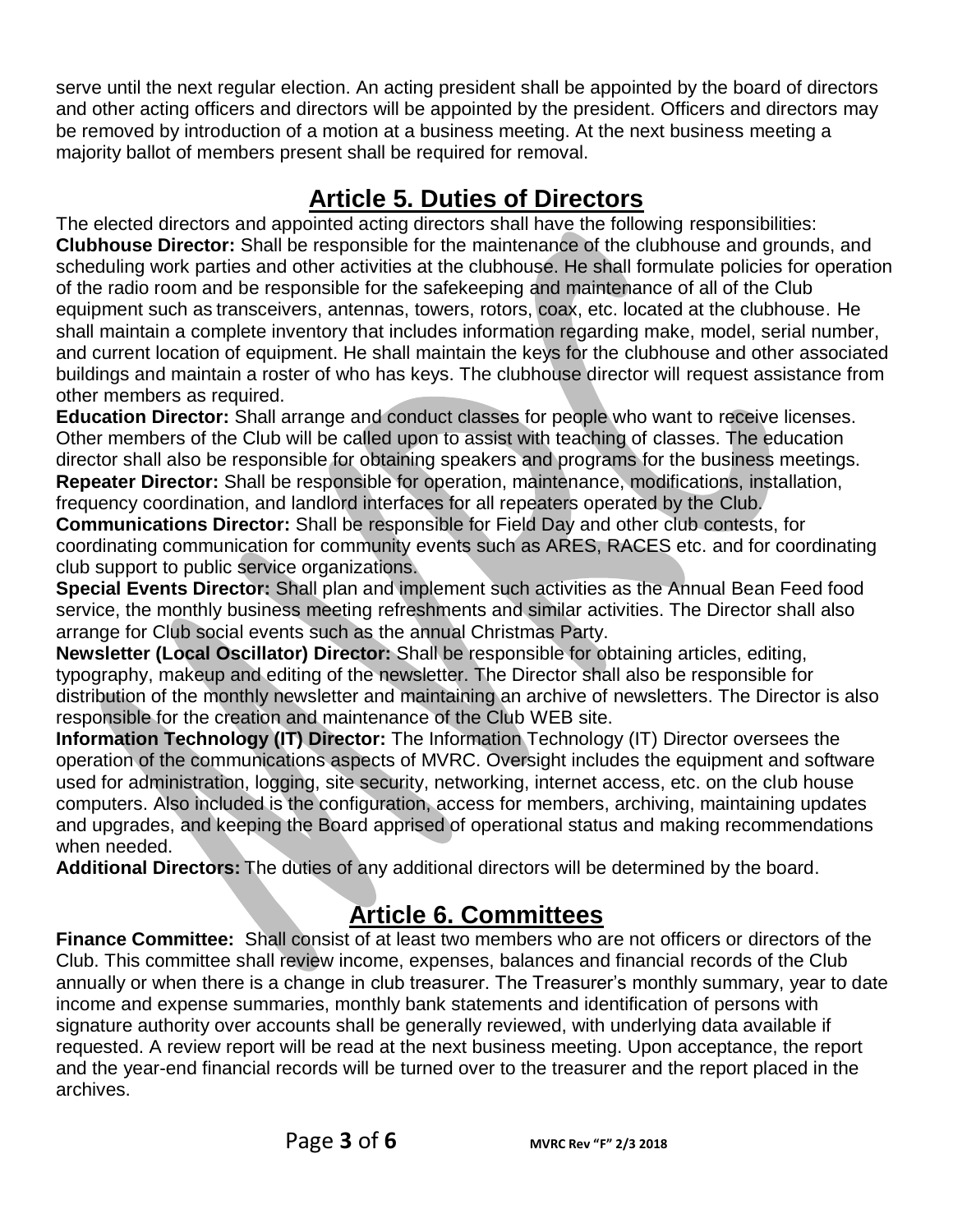**Nominating Committee:** Shall consist of at least three members. The committee will present a selection of at least one candidate for each office to the membership for voting at the November meeting.

**AD HOC Committees:** The President may appoint ad hoc committees to be responsible for various Club activities. These committees shall report to the President. The President may remove or add members to each ad hoc committee as necessary. The President shall serve as an ex-officio member of each committee and shall vote only to break ties. Each committee will serve for a specified period of time, after which it will disband.

#### **Article 7. Affiliation**

To assist in carrying out these purposes, the Club maintains, and intends to maintain, an active affiliation with organizations that support or use amateur radio services. ARRL is our current affiliation.

#### **Article 8. Officers and Terms**

The officers of this Club shall be a President, a Secretary, and a Treasurer. The officers shall be elected for a term of one year and may run for reelection when their term ends.

# **Article 9. Duties of Officers**

**The President.** Shall preside at all business and board meetings of the Club and shall conduct them according to the Robert's Rules of order. He shall enforce due observance of these By-Laws, decide all questions of order, sign all official documents adopted by the Club, serve as an ex officio member of all committees and perform all the customary duties pertaining to the office.

**The Secretary.** Shall record the members present at each business meeting; Maintain the roster of club members including call sign, address, phone number and email address; keep a record of the business meetings and board meetings; submit appropriate applications; carry on both regular and Email correspondence as required; submit communications and minutes of the previous meeting to the newsletter; submit minutes of each business meeting and Club related documentation for inclusion in the Club archive at the end of each calendar year; keep the official copy of the Articles and By-Laws of the Club; cause all amendments, changes and additions to be made on this official document; and make it available for consultation by members upon request. The secretary shall be responsible for the collection, storage and cataloging of all archive materials passed on to him by various officers specified in this document. The secretary shall assume all the duties of the President in his absence. If there is a motion made at a business meeting to remove the President, the secretary shall assume the duties of the President until the motion is resolved. The secretary shall be responsible for the maintenance of the club calendar. At the end of his term, the Secretary will pass all official documents on to his successor.

**The Treasurer.** Shall keep an accurate account of all monies received and disbursed; keep an accurate account of the Club's financial assets; and status of the Scholarship Fund in the NMSU Foundation Office. He shall maintain a list of club members who have paid their dues, provide this information to the secretary and assist in maintaining the club roster. He shall provide a monthly report of expenses and income to be published in the Club newsletter. He shall deliver a financial report to the membership at year-end. At the end of his term he shall pass all the records to his successor and to the Club financial records committee.

## **Article 10. Budget**

**Expected budget:** In October of each year, each director shall submit to the Board of Directors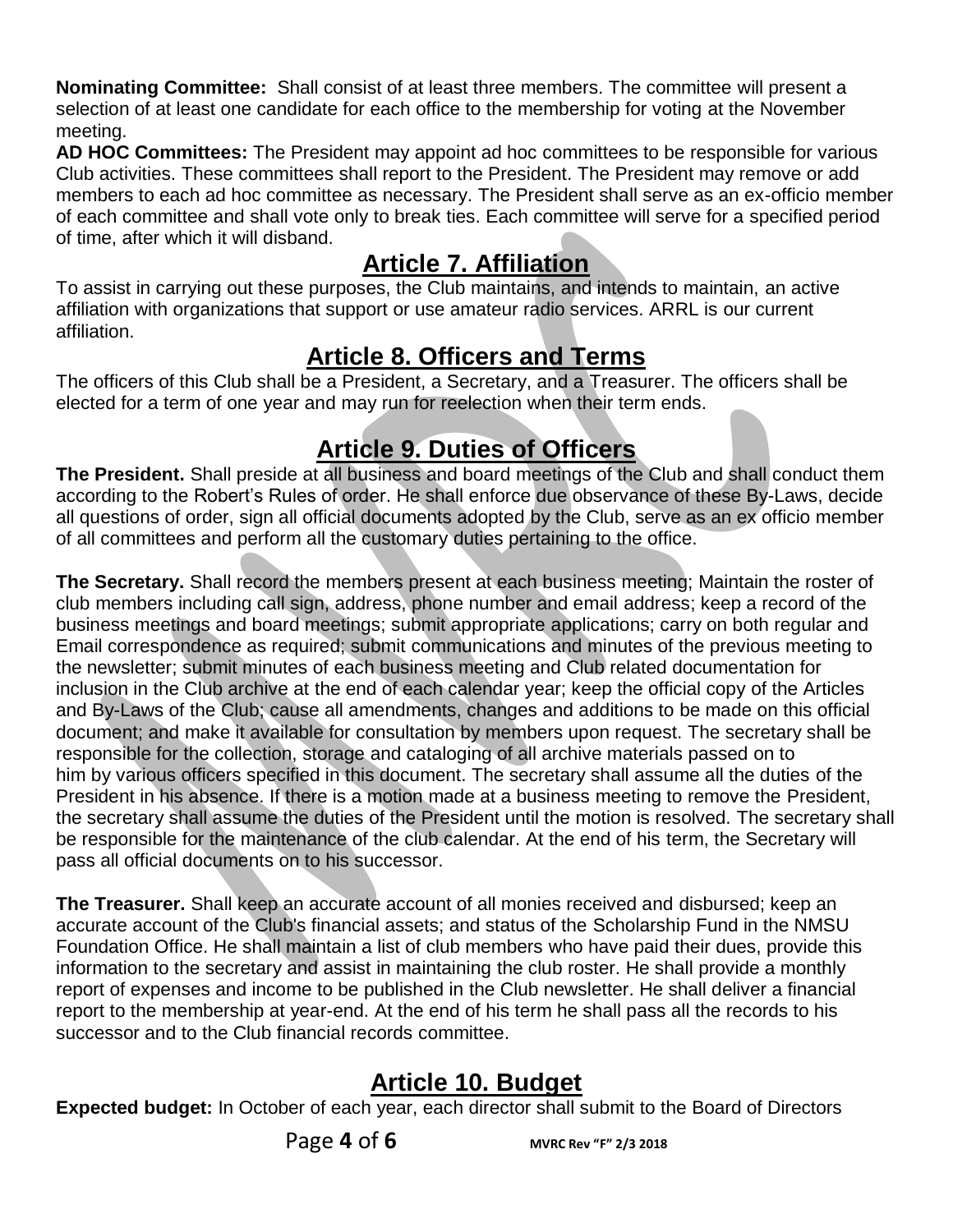an annual budget request. The request will include projected needs of the Club for meeting the needs of their responsibility. The Board shall review and refine requests and develop a final annual budget. After the board finalizes the budget, it will be presented to the membership for approval at the January business meeting. The board of directors shall have full authority to expend funds identified in the approved budget.

**Unexpected budget:** Unbudgeted expenditures of less than \$200 per year can be approved by the president. Unbudgeted expenditure of less than \$500 per year can be approved by a majority vote of the Board of Directors. Unbudgeted expenditures greater than \$500 must be approved by a majority vote of the members present at a business meeting.

#### **Article 11. FCC Compliance**

The Club will, within its capabilities, provide advice and assistance to any member requesting it to assure all operations and emissions of member stations conform to FCC regulations and good amateur radio practice.

## **Article 12. Scholarships**

A Scholarship Fund has been established with New Mexico State University's Foundation. The club officers shall select an applicant for an award based on the following criteria: A) *Must be in good standing with the university B) Must have a valid Technician, General, or Extra class FCC License. C) Must be a U.S. citizen.*

## **Article 13. Amendments to the Bylaws**

All amendments to these Articles and By-Laws must be submitted and discussed at a business meeting of the Club. They shall be approved at the next business meeting by a (2/3) Two-Thirds majority of members present. The proposed amendments shall be published in the Newsletter prior to the vote.

## **Article 14. Disestablishment**

The Club may be dissolved by (2/3) Two-Thirds majority vote of the Board of Directors if liquid assets of the Club (evaluated with due regard to the reasonably anticipated collectibles such as dues) become or are anticipated to become insufficient to pay the Club's outstanding and anticipated bills (the condition of which shall be referred to hereinafter as "insolvency"). Before a vote to dissolve may be taken by the Board of Directors, the membership of the Club shall be given notice of an existing or anticipated insolvency and shall be given an opportunity within thirty days to pledge and pay assessments, contributions or other payments to the Club sufficient in the aggregate to pay all outstanding and anticipated bills of the Club for a period of at least six months. In the event the Board of Directors votes to dissolve the Club, it shall have authority to sell all assets of the Club (both real and personal). If any funds shall remain after all of the Club's liabilities have been paid, the remaining funds shall be contributed to an IRS recognized non-profit amateur radio organization selected by the board of directors. When all club assets have been liquidated, obligations settled and proper authorities (such as the FCC and IRS) notified, the board of directors shall disband.

# **END**